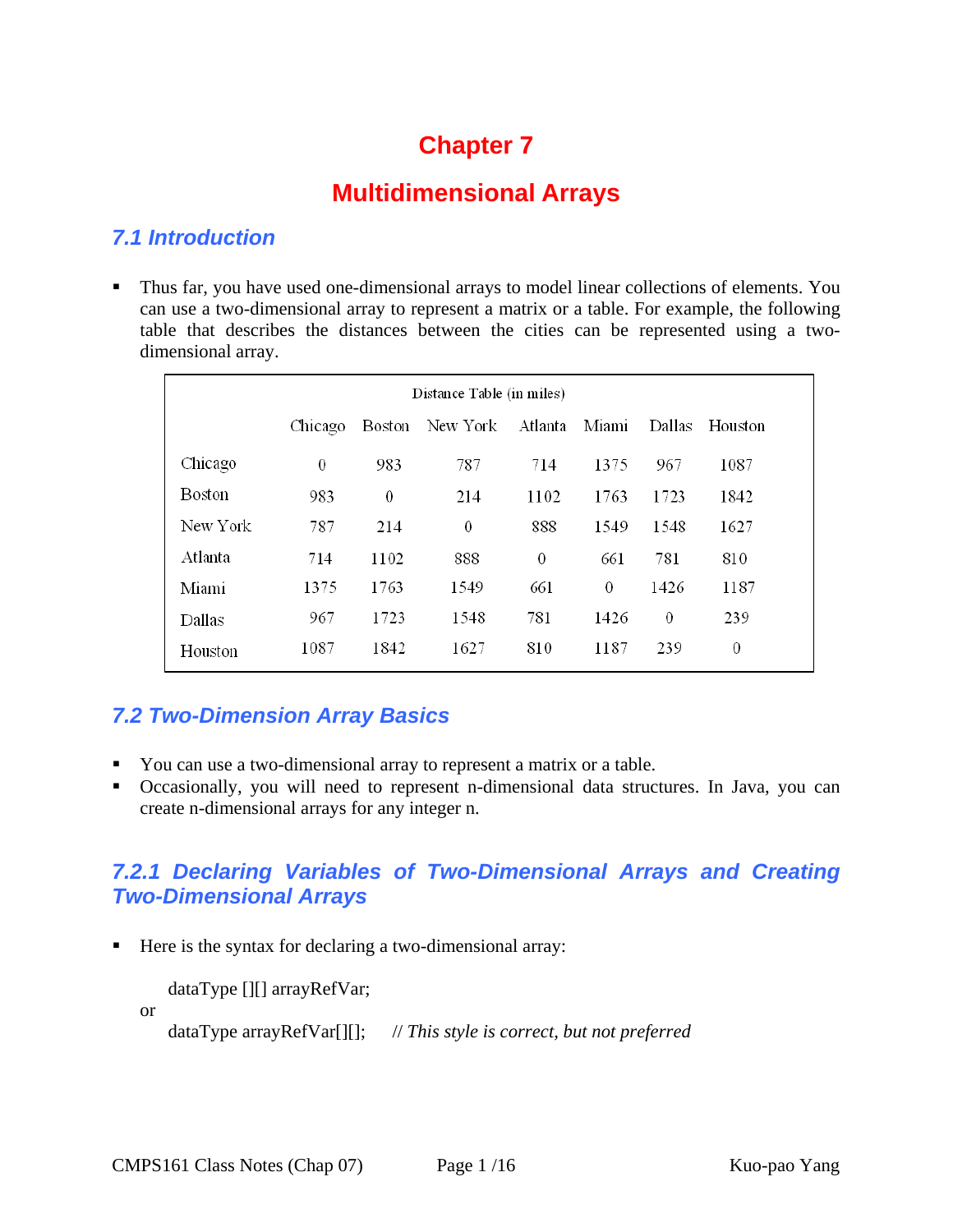As an example, here is how you would **declare** a two-dimensional array variable matrix of int values

int [][] matrix;

or

int matrix[][]; // *This style is correct, but not preferred*

■ You can **create** a two-dimensional array of 5 by 5 int values and assign it to matrix using this syntax:

 $matrix = new int[5][5];$ 



FIGURE 7.1 The index of each subscript of a multidimensional array is an int value starting from 0.

#### *Caution*

- It is a common mistake to use matrix [2,1] to access the element at row 2 and column 1.
- In Java, each subscript must be enclosed in a pair of square brackets.
- You can also use an array initializer to declare, create and initialize a two-dimensional array. For example,

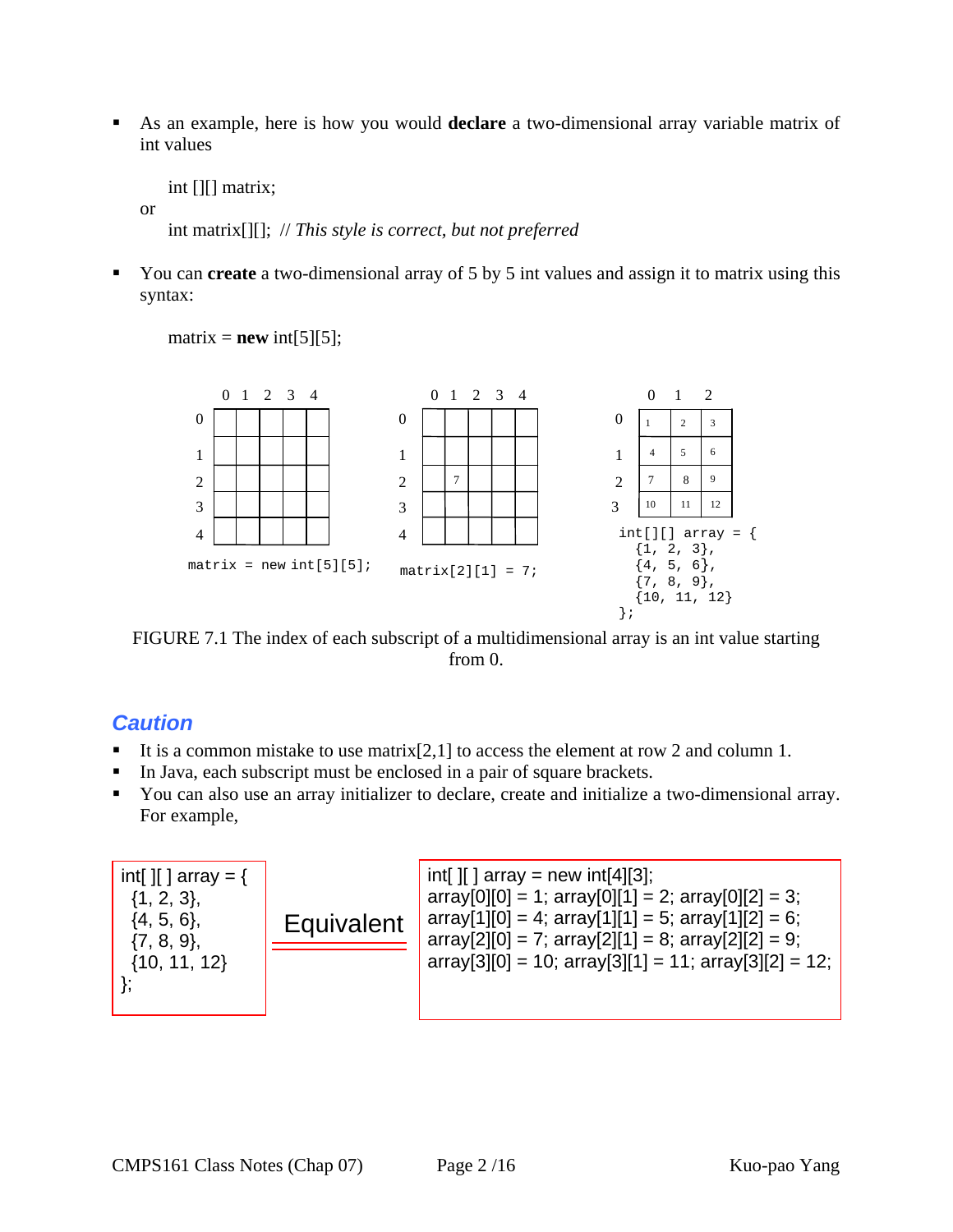## *7.2.2 Obtaining the Lengths of Two-Dimensional Arrays*

# **int[ ][ ] x = new int[3][4];**

x.length is 3  $x[0]$ .length is 4,  $x[1]$ .length is 4,  $x[2]$ .length is 4



FIGURE 7.2 A two-dimensional array is a one-dimensional array in which each element is another one-dimensional array.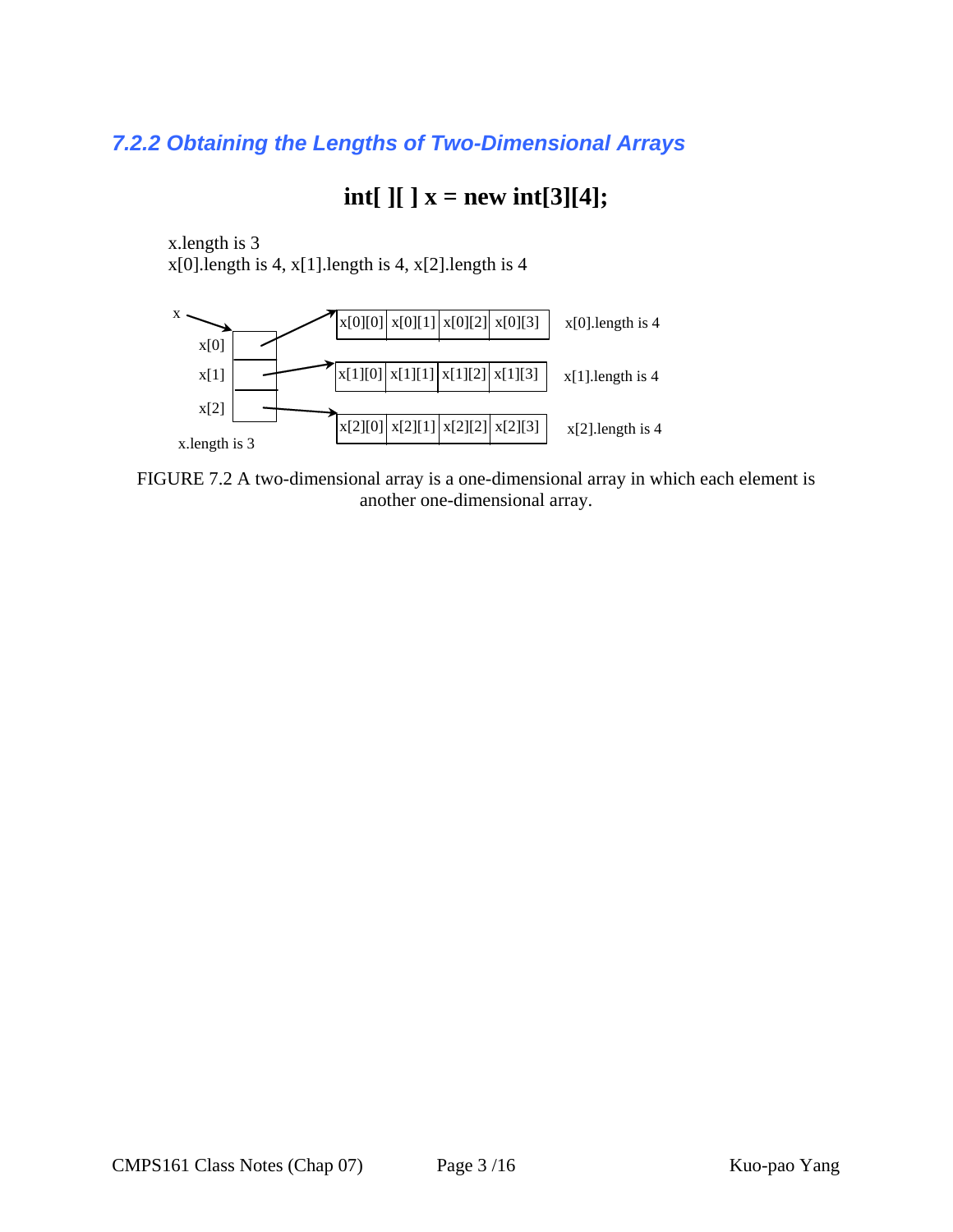## *7.2.3 Ragged Arrays*

 Each row in a two-dimensional array is itself an array. Thus, the rows can have different lengths.



- If you **don't** know the values in a raged array in advance, but know the sizes, say the same as before, you can create a ragged array using the syntax that follows:
	- int  $[$ [ $]$ ] triangleArray = new int $[5]$ [ $]$ ; triangleArray $[0]$  = new int $[5]$ ; triangleArray $[1]$  = new int $[4]$ ; triangleArray $[2]$  = new int $[3]$ ; triangleArray $[3]$  = new int $[2]$ ; triangleArray $[4]$  = new int[1];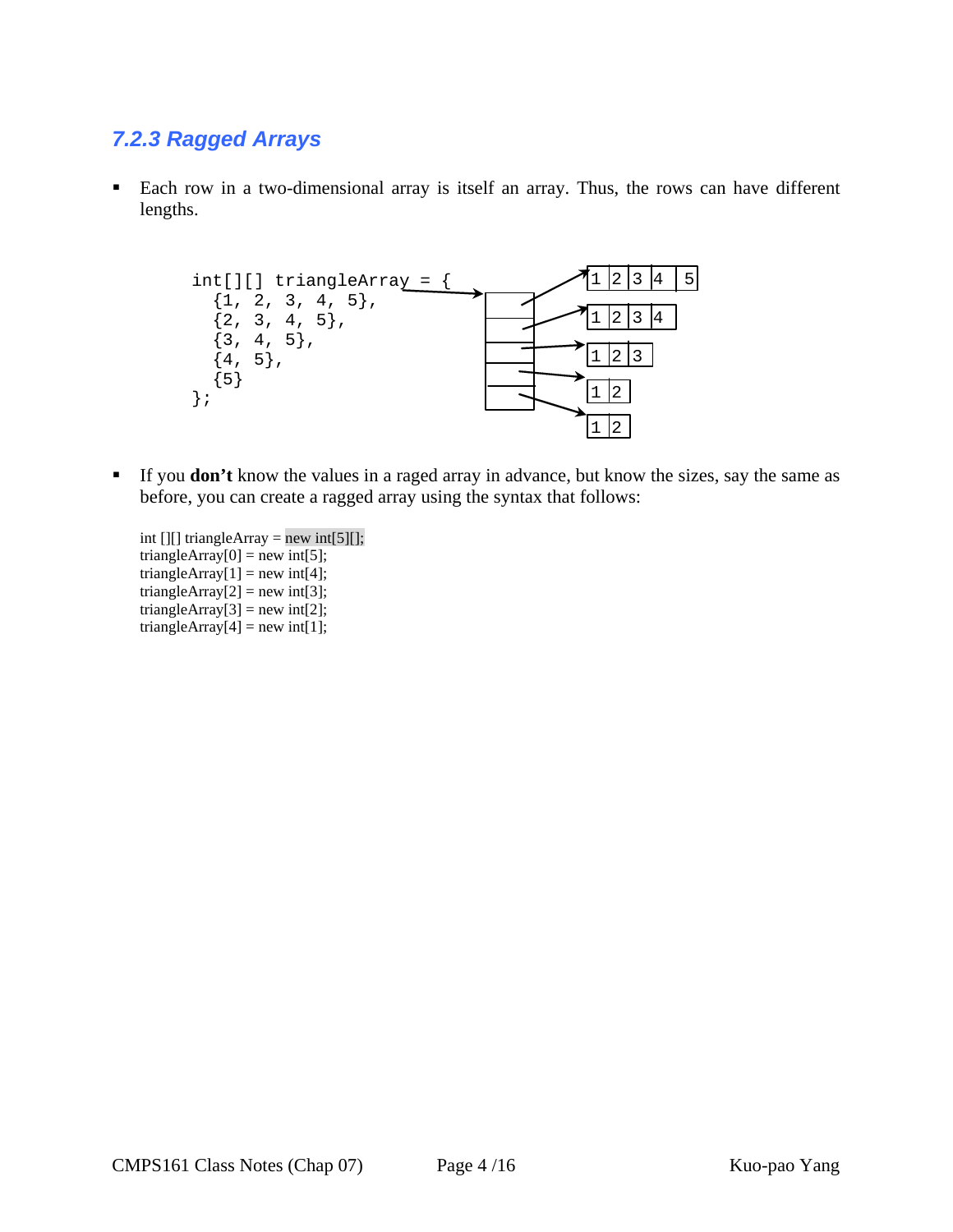## *7.3 Processing Two-Dimensional Arrays*

Suppose an array matrix is declared as follows:

int  $[ ] [ ]$  matrix = new int  $[10][10]$ ;

- Here are some examples of processing two-dimensional arrays:
	- o (Initializing arrays with input values) The following loop initializes the array with user input values:

```
java.util.Scanner input = new Scanner(System.in); 
System.out.println("Enter " + matrix.length + " rows and " +
          matrix[0].length + " columns: "); 
for (int row = 0; row < matrix.length; row++) {
    for (int column = 0; column < matrix [row].length; column++) {
         matrix[row][column] = input.nextInt();} 
}
```
o (Initializing arrays with random values) You can now assign random values to the array using the following loop:

```
for (int row = 0; row < triangleArray.length; row++)
    for (int column = 0; column < triangleArray[row].length; column++)
        triangleArray[row][column] = (int) (Math.random() * 1000);
```
o (Printing arrays)

```
for (int row = 0; row < matrix.length; row++) {
     for (int column = 0; column < matrix [row].length; column ++) {
            System.out.print(matrix[row][column] + " "); 
      } 
      System.out.println();
```
- }
- o (Summing all elements)
- o (Summing elements by column)
- o (Which row has the largest sum?)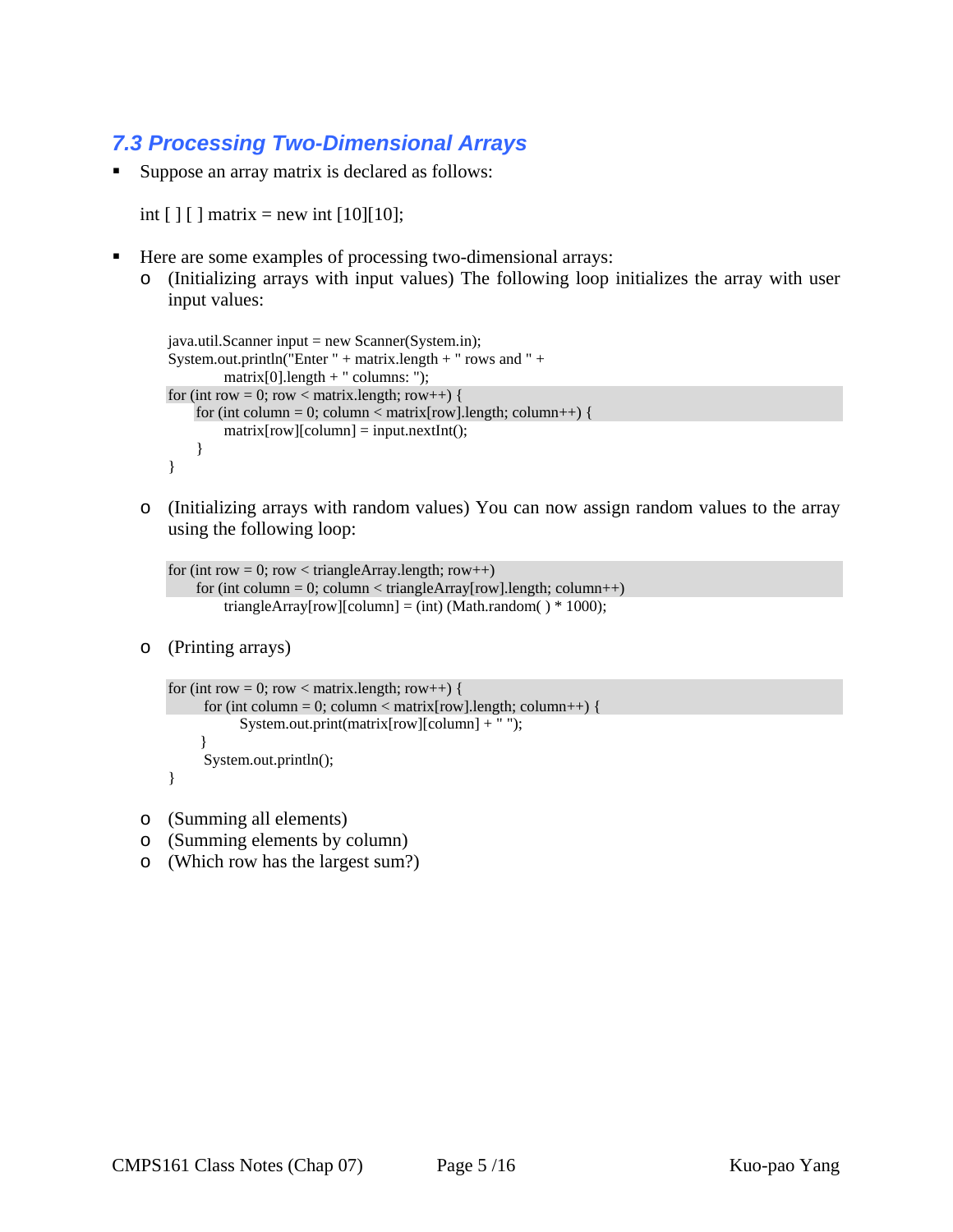#### *7.4 Passing Two-Dimensional Arrays to Methods*

- You can pass a two-dimensional array to a method just as you pass a one-dimensional array.
- Listing 7.1 gives an example with a method that returns the sum of all the elements in a matrix.

#### *LISTING 7.1 PassTwoDimensionalArray.java (Page 240)*

```
import java.util.Scanner; 
public class PassTwoDimensionalArray { 
  public static void main(String[] args) { 
    // Create a Scanner 
   Scanner input = new Scanner(System.in);
     // Enter array values 
int[][] m = new int[3][4];
     System.out.println("Enter " + m.length + " rows and " 
       + m[0].length + " columns: "); 
    for (int i = 0; i < m.length; i++)for (int j = 0; j < m[i].length; j++)m[i][j] = input.nextInt();
    // Display result 
   System.out.println("\nSum of all elements is " + sum(m));
   } 
  public static int sum(int[][] m) { 
    int total = 0;
    for (int row = 0; row < m.length; row++) {
     for (int column = 0; column < m[row].length; column++) {
        total += m[row][column]; } 
     } 
    return total; 
  } 
} 
 Enter 3 rows and 4 columns: 
 1 2 3 4 
 5 6 7 8 
 9 10 11 12 
 Sum of all elements is 78
```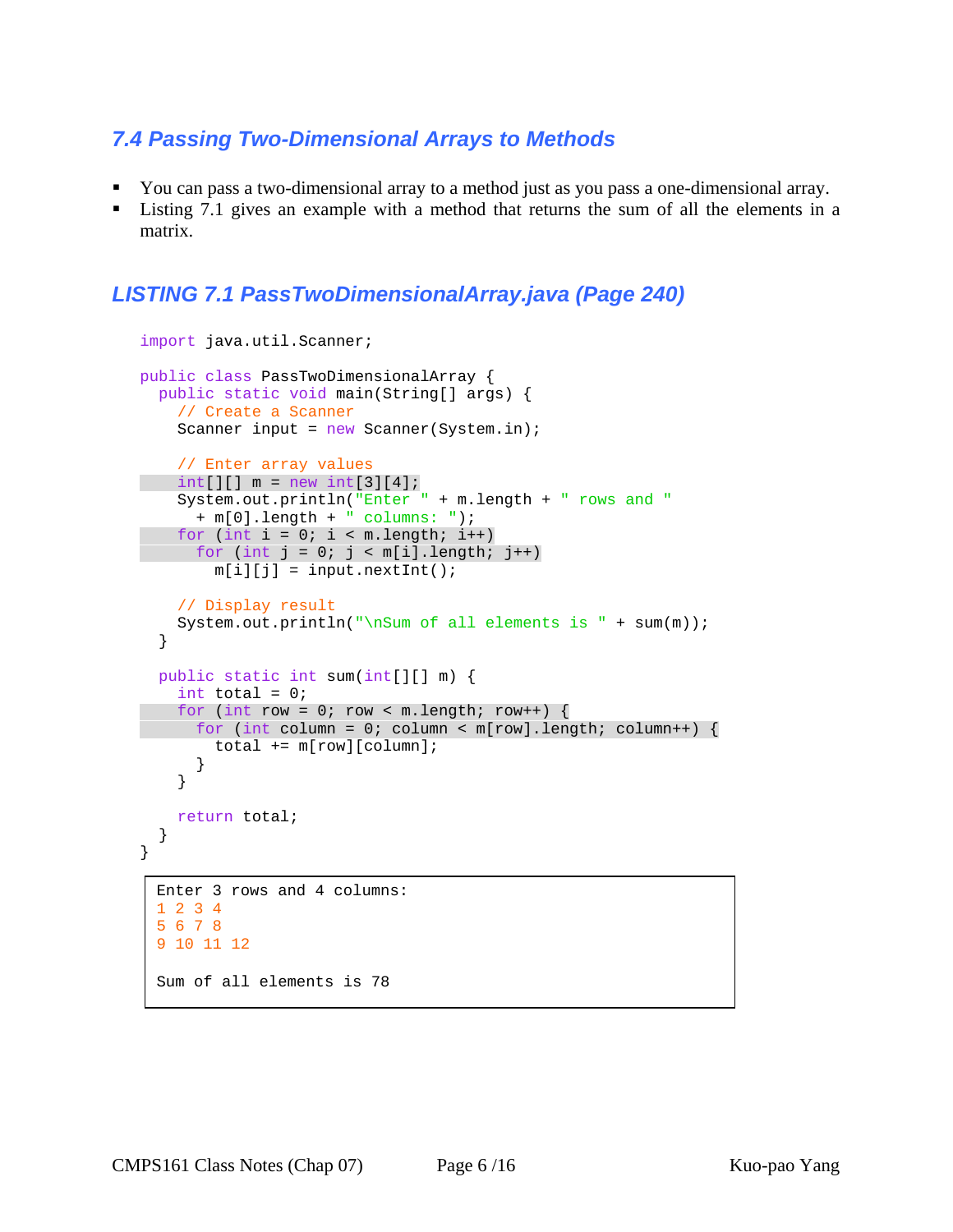## *7.5 Example: Grading a Multiple-Choice Test*

- Objective: write a program that grades multiple-choice test.
- Suppose there are **eight** students and **ten** questions, and the answers are stored in a twodimensional array.
- Each row records a student's answers to the questions, as shown in the following array:

Students' Answers to the Questions:

|           |  | 0 1 2 3 4 5 6 7 8   |  |  |  |  |
|-----------|--|---------------------|--|--|--|--|
| Student 0 |  | A B A C C D E E A D |  |  |  |  |
| Student 1 |  | D B A B C A E E A D |  |  |  |  |
| Student 2 |  | E D D A C B E E A D |  |  |  |  |
| Student 3 |  | CBAEDCEEAD          |  |  |  |  |
| Student 4 |  | A B D C C D E E A D |  |  |  |  |
| Student 5 |  | BBECCDEEAD          |  |  |  |  |
| Student 6 |  | <b>BACCDEEAD</b>    |  |  |  |  |
| Student 7 |  | BECCDEEAD           |  |  |  |  |

D B D C C D A E A D 0 1 2 3 4 5 6 7 8 9 Key Key to the Questions:

#### *LISTING 7.2 GradeExam.java: Grading a Multiple-Choice Test*

```
public class GradeExam { 
   /** Main method */ 
  public static void main(String args[]) { 
     // Students' answers to the questions 
    char[][] answers = \{ {'A', 'B', 'A', 'C', 'C', 'D', 'E', 'E', 'A', 'D'}, 
      \{ 'D', 'B', 'A', 'B', 'C', 'A', 'E', 'E', 'A', 'A', 'D' \}, {'E', 'D', 'D', 'A', 'C', 'B', 'E', 'E', 'A', 'D'}, 
       {'C', 'B', 'A', 'E', 'D', 'C', 'E', 'E', 'A', 'D'}, 
       {'A', 'B', 'D', 'C', 'C', 'D', 'E', 'E', 'A', 'D'}, 
       {'B', 'B', 'E', 'C', 'C', 'D', 'E', 'E', 'A', 'D'}, 
       {'B', 'B', 'A', 'C', 'C', 'D', 'E', 'E', 'A', 'D'}, 
       {'E', 'B', 'E', 'C', 'C', 'D', 'E', 'E', 'A', 'D'}}; 
     // Key to the questions 
  char[] keys = {'D', 'B', 'D', 'C', 'C', 'D', 'A', 'E', 'A', 'D'}; 
     // Grade all answers 
    for (int i = 0; i \lt answers.length; i++) {
       // Grade one student 
       int correctCount = 0; 
      for (int j = 0; j < answers[i].length; j++) {
        if (\texttt{answers}[i][j] == \texttt{keys}[j]) correctCount++; 
       } 
       System.out.println("Student " + i + "'s correct count is " + 
         correctCount);
```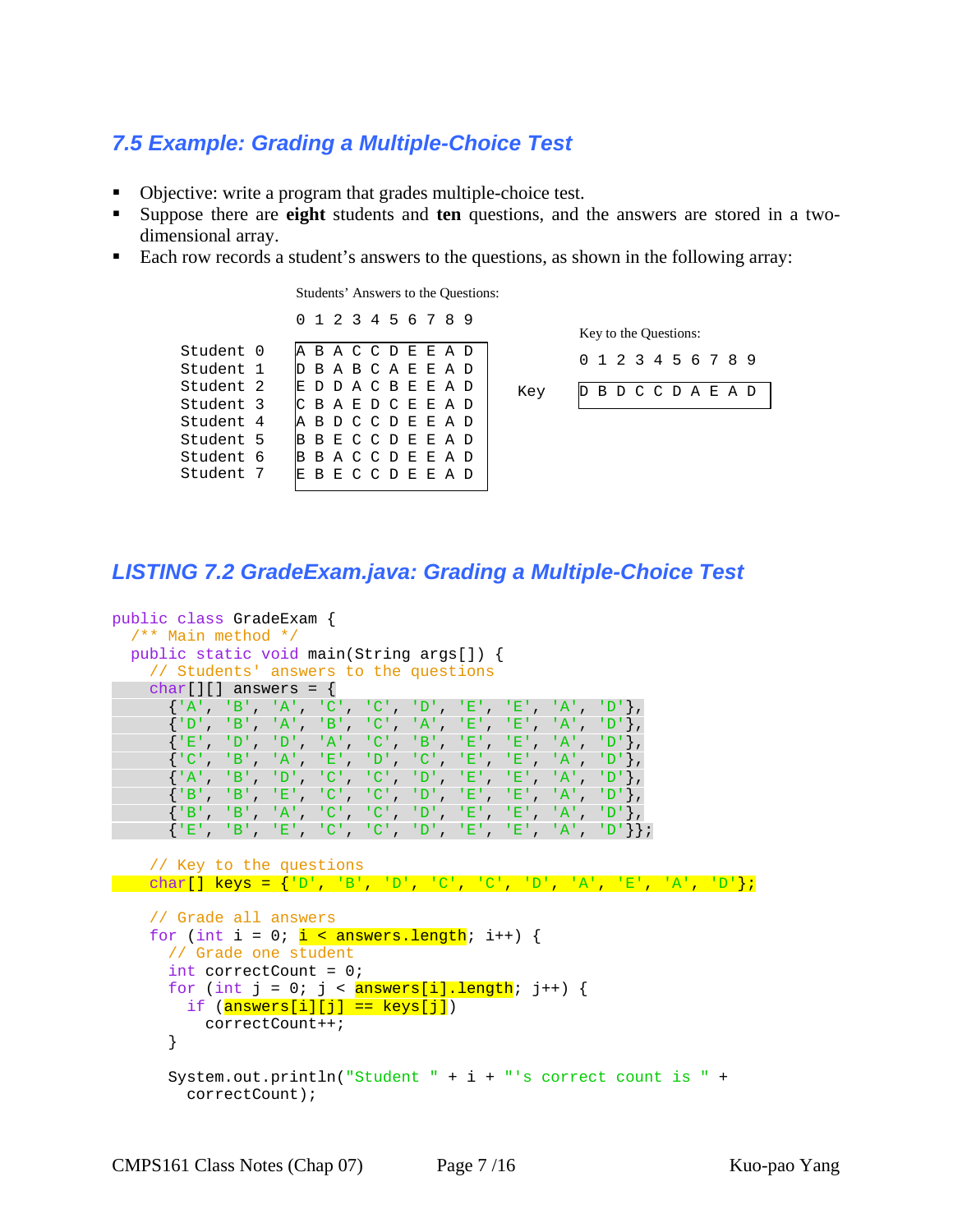} } }

|  | Student 0's correct count is 7 |  |  |
|--|--------------------------------|--|--|
|  | Student 1's correct count is 6 |  |  |
|  | Student 2's correct count is 5 |  |  |
|  | Student 3's correct count is 4 |  |  |
|  | Student 4's correct count is 8 |  |  |
|  | Student 5's correct count is 7 |  |  |
|  | Student 6's correct count is 7 |  |  |
|  | Student 7's correct count is 7 |  |  |
|  |                                |  |  |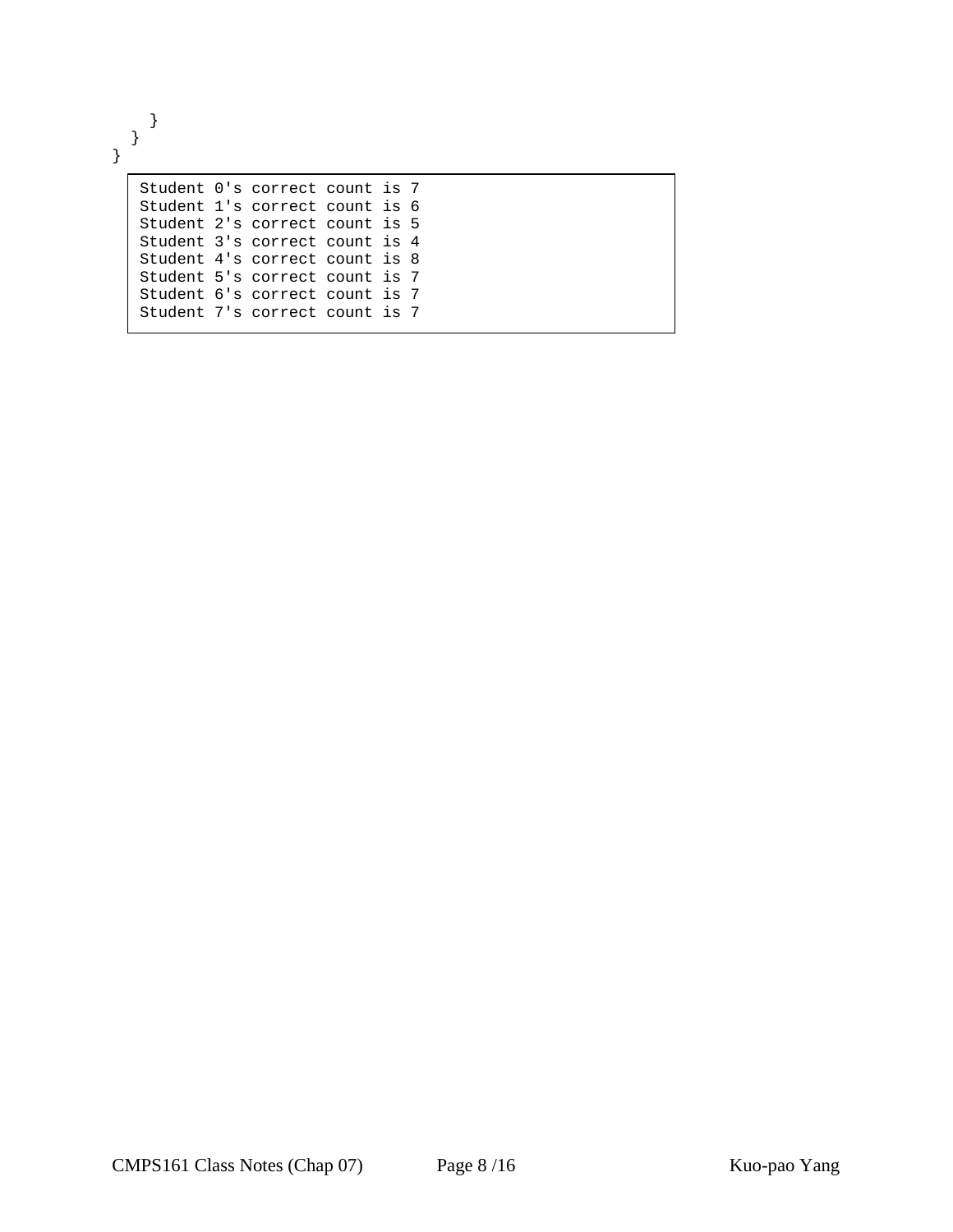## *7.6 Problem: Finding a Closest Pair*

- The GPS navigation system is becoming increasingly popular.
- The system uses the graph and geometric algorithms to calculate distances and map a route.
- The section presents a geometric problem for finding a closest pair of point.



FIGURE 7.3 Points can be represented in a two-dimensional array.

#### *LISTING 7.3 FinNearestPoints.java (Page 243)*

 Given a set of points, the closest-pair problem is to find the two points that are nearest to each other.

```
import java.util.Scanner; 
public class FindNearestPoints { 
  public static void main(String[] args) { 
    Scanner input = new Scanner(System.in);
     System.out.print("Enter the number of points: "); 
     int numberOfPoints = input.nextInt(); 
     // Create an array to store points 
   double[][] points = new double[numberOfPoints][2]; 
     System.out.print("Enter " + numberOfPoints + " points: "); 
    for (int i = 0; i < points.length; i++) {
      points[i][0] = input.nextDouble(); 
      points[i][1] = input.nextDouble(); 
     } 
     // p1 and p2 are the indices in the points array 
   int p1 = 0, p2 = 1; // Initial two points
   double shortestDistance = distance(points[p1][0], points[p1][1],
      points[p2][0], points[p2][1]); // Initialize shortestDistance 
     // Compute distance for every two points 
    for (int i = 0; i < points.length; i++) {
      for (int j = i + 1; j < points.length; j++) {
         double distance = distance(points[i][0], points[i][1], 
           points[j][0], points[j][1]); // Find distance
```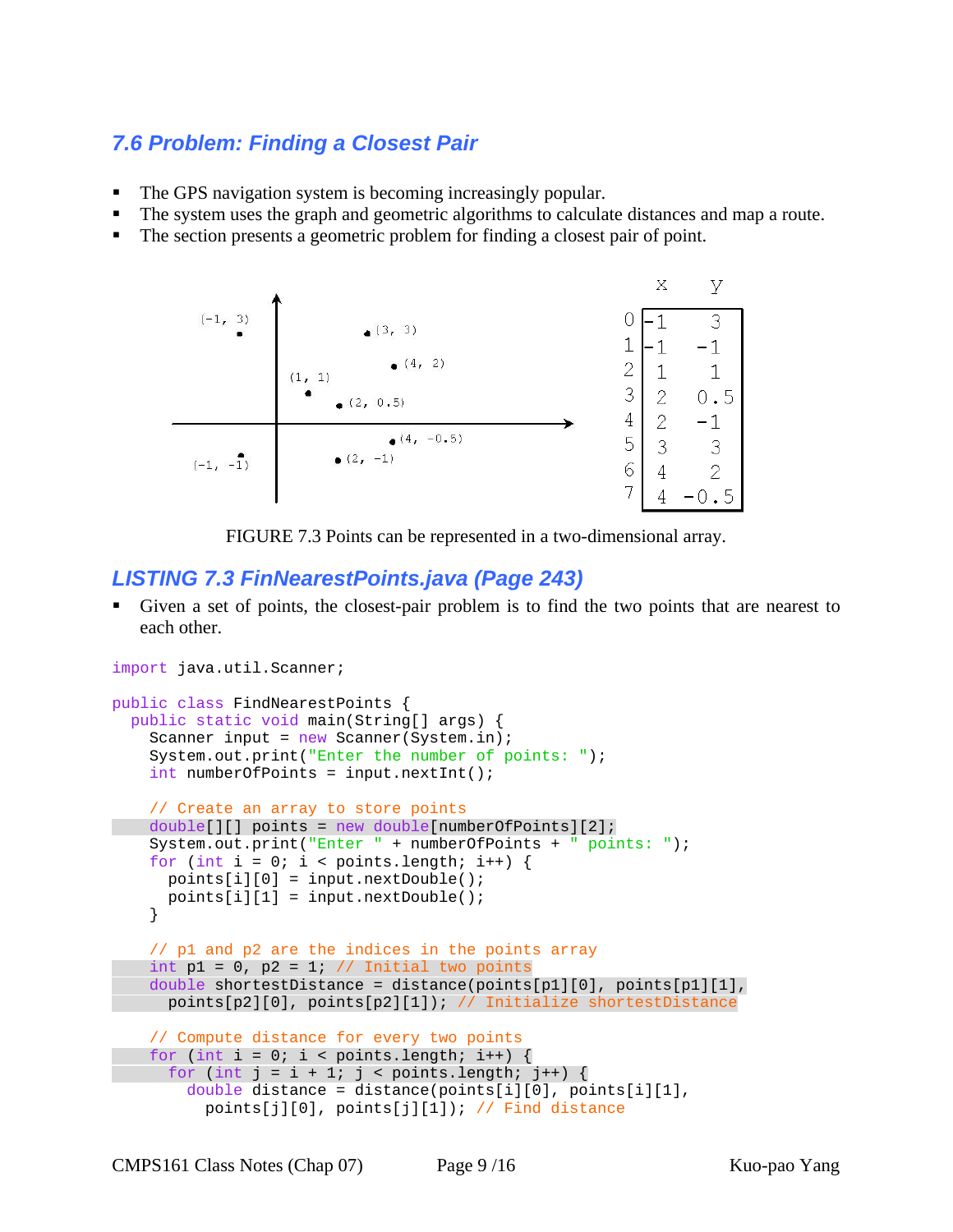```
 if (shortestDistance > distance) { 
          p1 = i; // Update p1p2 = j; // Update p2 shortestDistance = distance; // Update shortestDistance 
         } 
      } 
     } 
     // Display result 
     System.out.println("The closest two points are " + 
      "(" + points[p1][0] + ", " + points[p1][1] + ") and (" +points[p2][0] + ", " + points[p2][1] + "); } 
  /** Compute the distance between two points (x1, y1) and (x2, y2)*/ public static double distance( 
       double x1, double y1, double x2, double y2) { 
   return Math.sqrt((x2 - x1) * (x2 - x1) + (y2 - y1) * (y2 - y1));
   } 
} 
  Enter the number of points: 8
```

```
Enter 8 points: -1 3 -1 -1 1 1 2 0.5 2 -1 3 3 4 2 4 -0.5 
The closest two points are (1.0, 1.0) and (2.0, 0.5)
```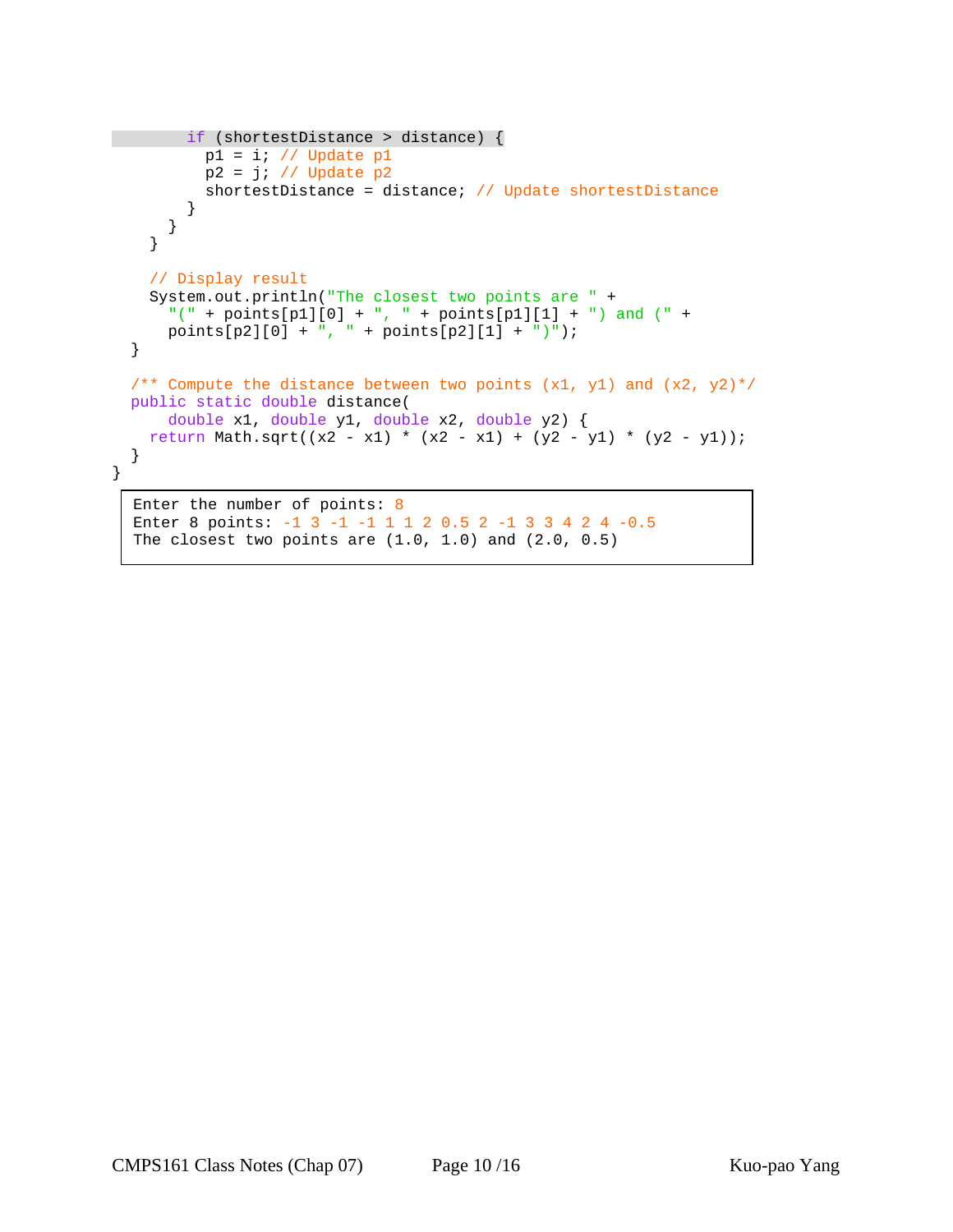## *7.7 Problem: Sudoku*

- This section presents an interesting problem of a sort that appears in the newspaper every day: Sudoku
- Sudoku is a  $9 \times 9$  grid divided into smaller  $3 \times 3$  boxes (also called regions or blocks) as shown in Figure 7.4(a).
- Some cells, called fixed cells, are populated with numbers from 1 to 9.
- The objective is to fill the empty cells, also called free cells, with numbers 1 to 9 so that **every row, every column, and every 3 X 3 box** contains the numbers 1 to 9 as shown in Figure 7.4 (b).

| 5              | 3 |   |                | $\overline{7}$ |   |                |              |
|----------------|---|---|----------------|----------------|---|----------------|--------------|
| $\overline{6}$ |   |   | $\mathbf{1}$   | 9              | 5 |                |              |
|                | 9 | 8 |                |                |   | 6              |              |
| 8              |   |   |                | 6              |   |                | 3            |
| $\overline{4}$ |   |   | 8              |                | 3 |                | $\mathbf{1}$ |
| $\overline{7}$ |   |   |                | $\overline{c}$ |   |                | 6            |
|                | 6 |   |                |                |   |                |              |
|                |   |   | $\overline{4}$ | $\mathbf{1}$   | 9 |                | 5            |
|                |   |   |                | 8              |   | $\overline{7}$ | 9            |

| 5                    | 3                        | 4              | 6 | 7                        | 8              | g                        |                           |   |
|----------------------|--------------------------|----------------|---|--------------------------|----------------|--------------------------|---------------------------|---|
| 6                    | 7                        | $\overline{2}$ | 1 | 9                        | 5              | $\overline{3}$           | 4                         | 8 |
| $\overline{l}$       | 9                        | 8              | 3 | $\overline{\mathcal{A}}$ | $\overline{2}$ | 5                        | 6                         | 7 |
| 8                    | 5                        | $\overline{9}$ |   | 6                        | $\overline{l}$ | $\overline{\mathcal{A}}$ | $\overline{c}$            | 3 |
| 4                    | $\overline{2}$           | $\overline{6}$ | 8 | $\overline{\mathbf{5}}$  | 3              |                          | 9                         | 1 |
| 7                    | Ī                        | $\overline{3}$ | 9 | $\overline{c}$           | $\overline{4}$ | $\overline{\delta}$      | 5                         | 6 |
| $\overline{9}$       | 6                        | l              |   | $\overline{\mathbf{3}}$  |                | $\overline{2}$           | 8                         |   |
| $\overline{2}$       | 8                        |                | 4 | 1                        | 9              | $\overline{6}$           | $\overline{\mathfrak{z}}$ | 5 |
| $\boldsymbol{\beta}$ | $\overline{\mathcal{A}}$ | $\overline{5}$ | 2 | 8                        | 6              | $\overline{l}$           | 7                         | 9 |

(a) Puzzle (b) Solution

FIGURE 7.4 The Sudoku puzzle in (a) is solved in (b).

## *LISTING 7.3 CheckSudokuSolution.java (Page 245)*

```
import java.util.Scanner; 
public class CheckSudokuSolution { 
  public static void main(String[] args) { 
    // Read a Sudoku solution 
   int[][] grid = readASolution(); 
     System.out.println(isValid(grid) ? "Valid solution" : 
       "Invalid solution"); 
   } 
   /** Read a Sudoku solution from the console */ 
 public static int[][] readASolution() { 
     // Create a Scanner 
    Scanner input = new Scanner(System.in);
     System.out.println("Enter a Sudoku puzzle solution:");
```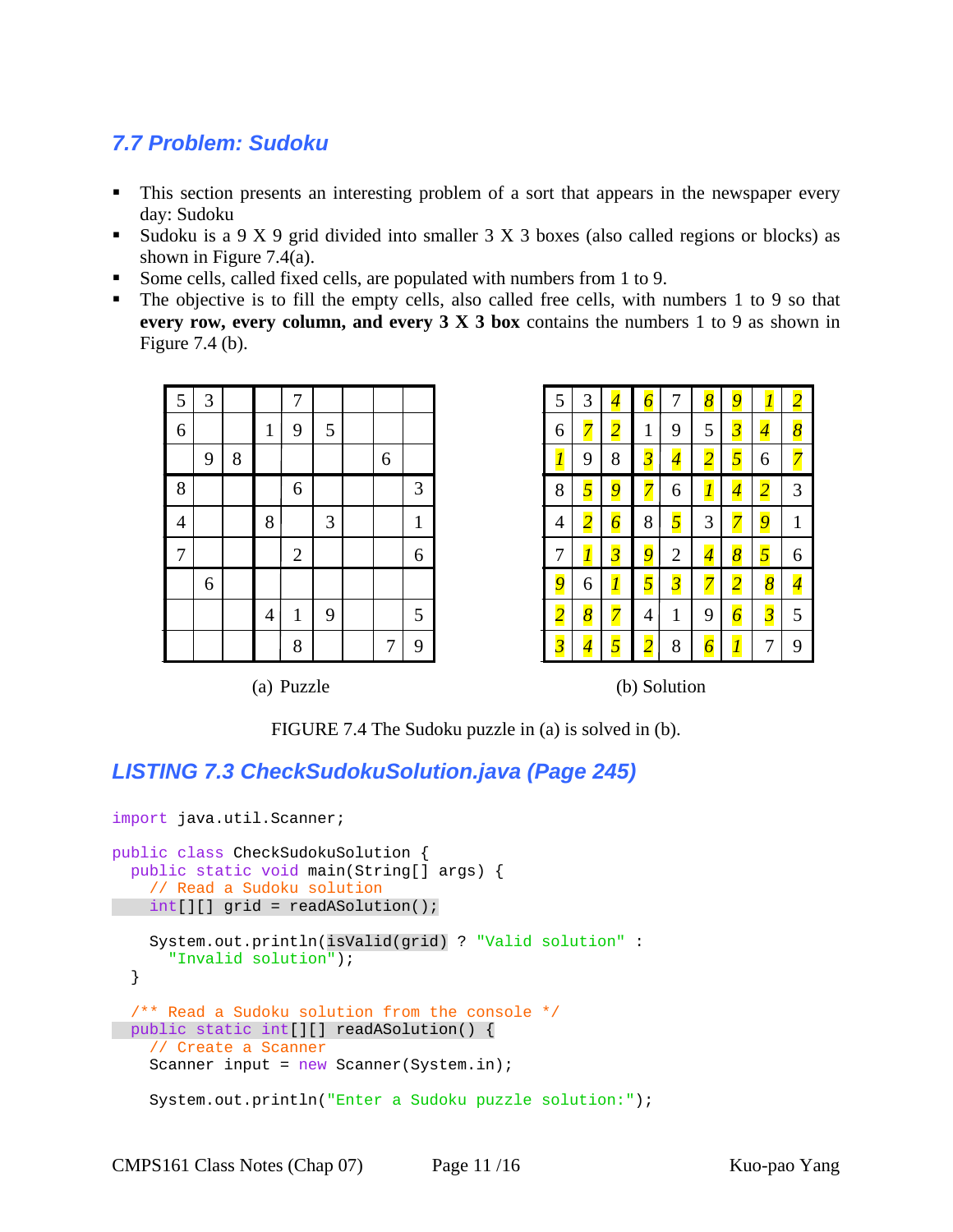```
int[] grid = new int[9][9];
   for (int i = 0; i < 9; i++)for (int j = 0; j < 9; j++)grid[i][j] = input.nextInt();
    return grid; 
  } 
  /** Check whether a solution is valid */ 
  public static boolean isValid(int[][] grid) { 
   // Check whether each row has numbers 1 to 9 
   for (int i = 0; i < 9; i++)
      if (!is1To9(grid[i])) // If grid[i] does not contain 1 to 9 
        return false; 
    // Check whether each column has numbers 1 to 9 
   for (int j = 0; j < 9; j++) {
      // Obtain a column in the one-dimensional array 
      int[] column = new int[9]; 
     for (int i = 0; i < 9; i++) {
       column[i] = grid[i][j]; } 
      if (!is1To9(column)) // If column does not contain 1 to 9 
        return false; 
    } 
    // Check whether each 3 by 3 box has numbers 1 to 9 
   for (int i = 0; i < 3; i++) {
     for (int j = 0; j < 3; j++) {
        // The starting element in a small 3 by 3 box 
       int k = 0;
       int[] list = new int[9]; // Get all number in the box to list
       for (int row = i * 3; row < i * 3 + 3; row ++)
         for (int column = j * 3; column < j * 3 + 3; column++)
            list[k++] = grid[row][column]; if (!is1To9(list)) // If list does not contain 1 to 9 
          return false; 
      } 
    } 
    return true; // The fixed cells are valid 
  } 
 /** Check whether the one-dimensional array contains 1 to 9 */ public static boolean is1To9(int[] list) { 
    // Make a copy of the array 
    int[] temp = new int[list.length]; 
    System.arraycopy(list, 0, temp, 0, list.length); 
    // Sort the array 
   java.util.Arrays.sort(temp); 
   // Check if list contains 1, 2, 3, \ldots, 9
   for (int i = 0; i < 9; i++) if (temp[i] != i + 1)
```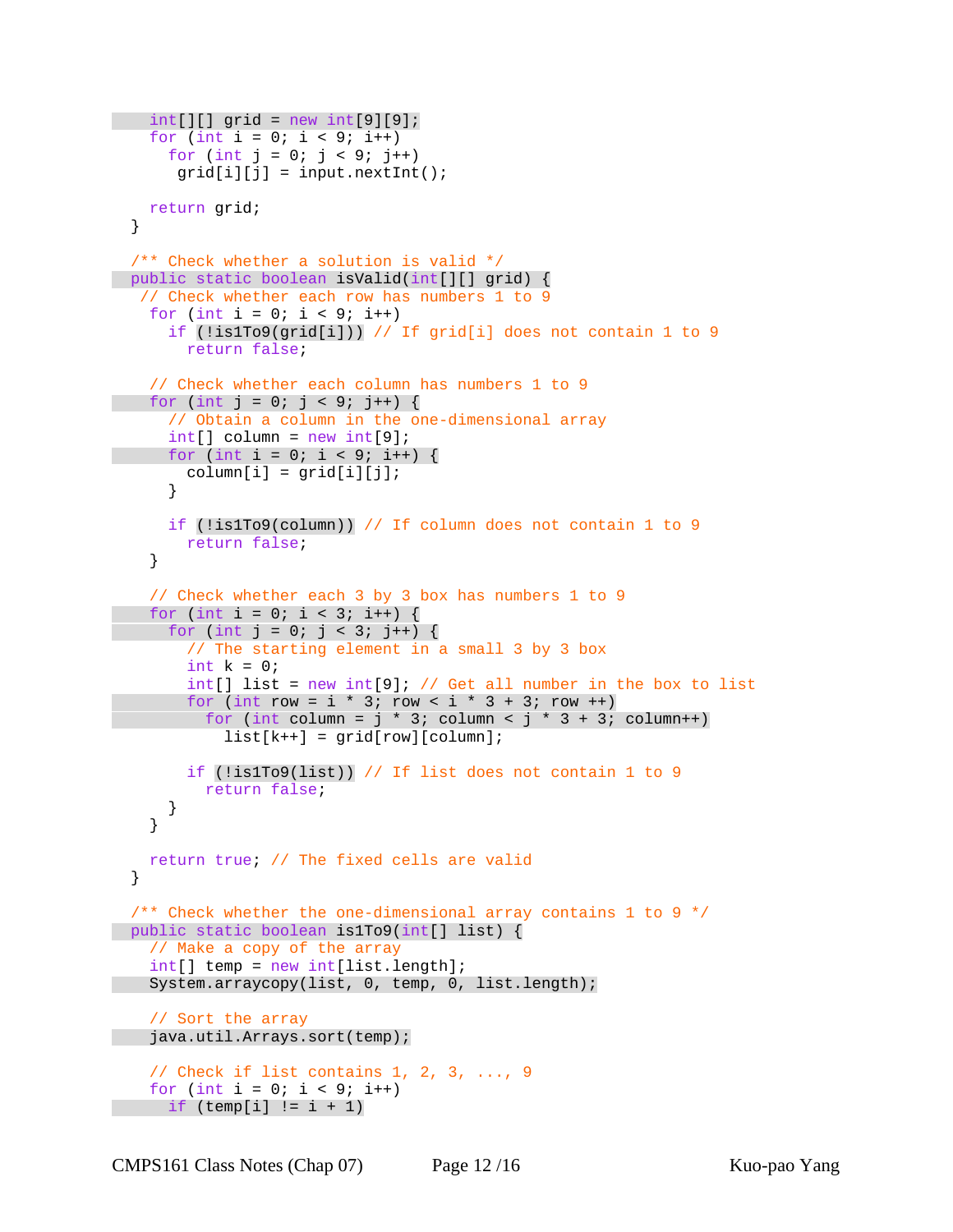```
 return false; 
     return true; // The list contains exactly 1 to 9 
   } 
}
```

```
Enter a Sudoku puzzle solution: 
9 6 3 1 7 4 2 5 8 
1 7 8 3 2 5 6 4 9 
2 5 4 6 8 9 7 3 1 
8 2 1 4 3 7 5 9 6 
4 9 6 8 5 2 3 1 7 
7 3 5 9 6 1 8 2 4 
5 8 9 7 1 3 4 6 2 
3 1 7 2 4 6 9 8 5 
6 4 2 5 9 8 1 7 3 
Valid solution
```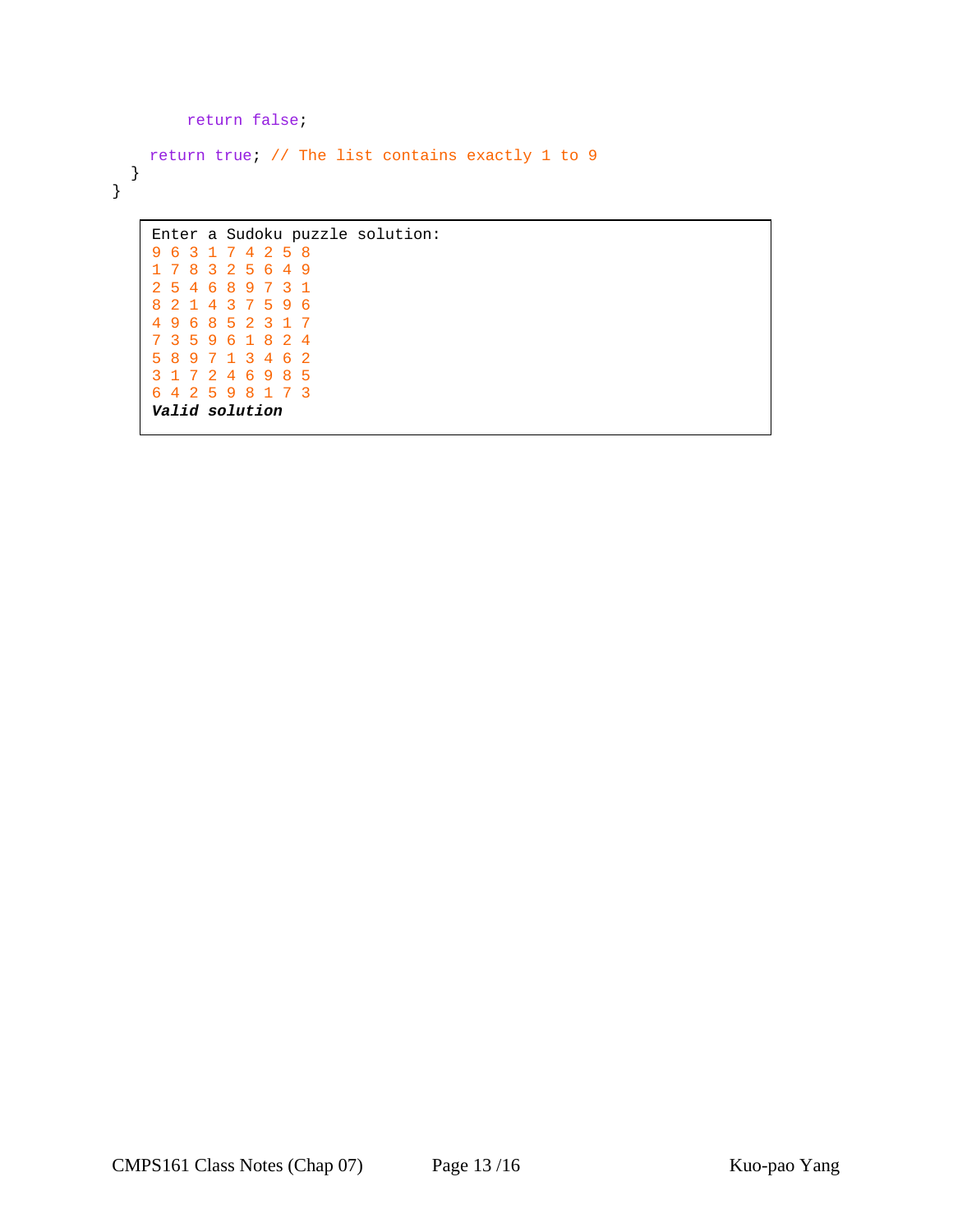## *7.8 Multidimensional Arrays*

 The following syntax declares a three-dimensional array variable scores, creates an array, and assigns its reference to scores:

double  $[ ] [ ] [ ] x = new double[2][3][4];$ 

# **double**[  $\iint$   $\iint$   $\iint$   $x = new$  **double**[2][3][4];

 x.length is 2 x[0].length is 3, x[1].length is 3  $x[0][0]$ .length is 4,  $x[0][1]$ .length is 4,  $x[0][2]$ .length is 4, x[1][0].length is 4, x[1][1].length is 4, x[1][2].length is 4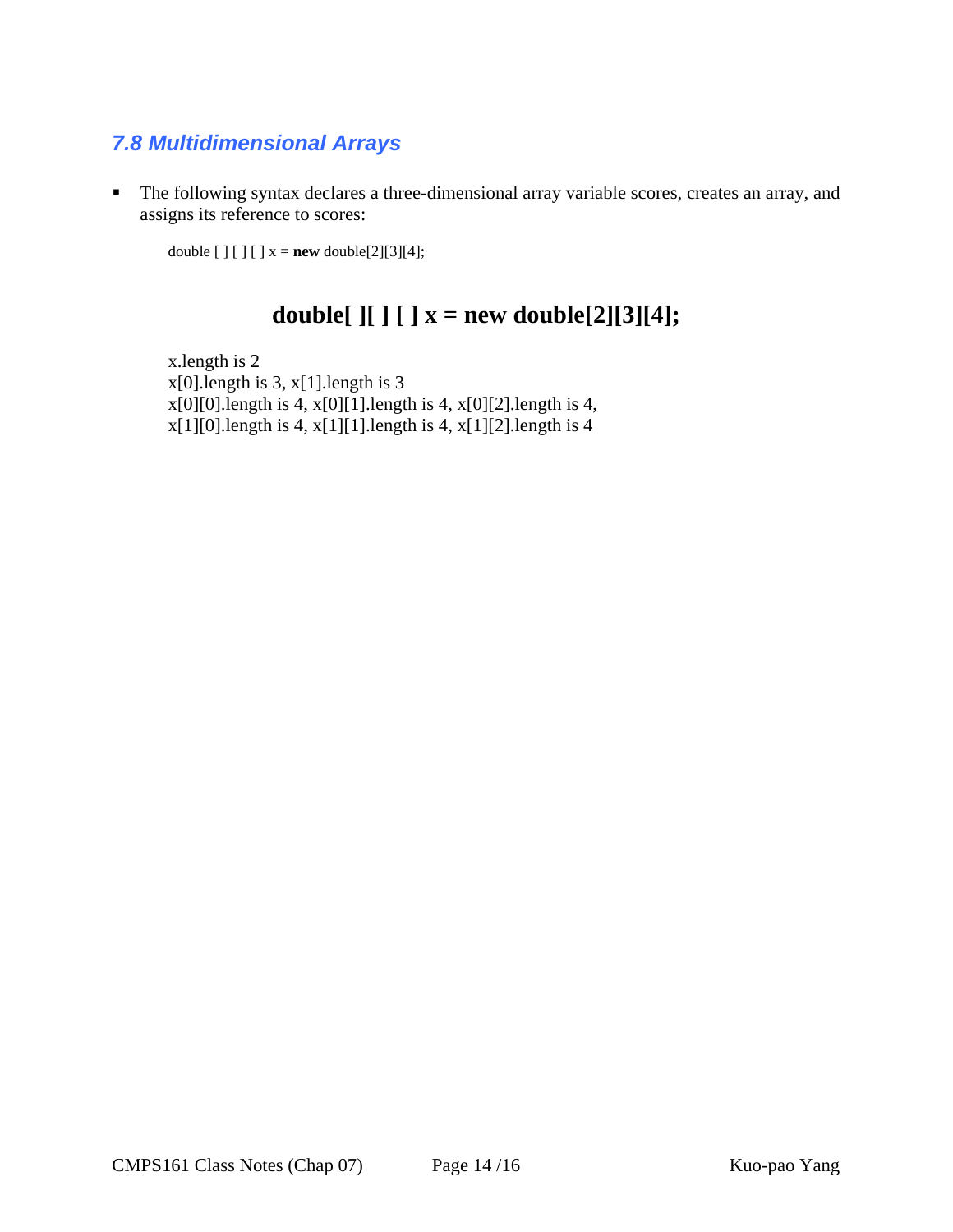#### *7.8.2 Problem: Guessing Birthdays*

The program can guess your birth date.



Note: 19 is 10011 in binary. 7 is 111 in binary. 23 is 11101 in binary

| 10000<br>10<br>10011 | 00110<br>10<br>00111 | 10000<br>1000<br>100<br>11101 |
|----------------------|----------------------|-------------------------------|
| 1 Q                  |                      | 23                            |

#### *LISTING 7.6 GuessBirthdayUsingArray.java (Page 250)*

```
import java.util.Scanner; 
public class GuessBirthdayUsingArray { 
  public static void main(String[] args) { 
    int day = 0; // Day to be determined
     int answer; 
     int[][][] dates = { 
      { { 1, 3, 5, 7 } }{9, 11, 13, 15} {17, 19, 21, 23}, 
       {25, 27, 29, 31},
      \{\{2, 3, 6, 7\},\}{10, 11, 14, 15}, {18, 19, 22, 23}, 
       {26, 27, 30, 31},
      \{\{4, 5, 6, 7\},\}{12, 13, 14, 15} {20, 21, 22, 23}, 
      {28, 29, 30, 31},
      \{\{ 8, 9, 10, 11 \},\{12, 13, 14, 15}{24, 25, 26, 27}{28, 29, 30, 31},
       {{16, 17, 18, 19}, 
       \{20, 21, 22, 23\},
       {24, 25, 26, 27}{28, 29, 30, 31}
```